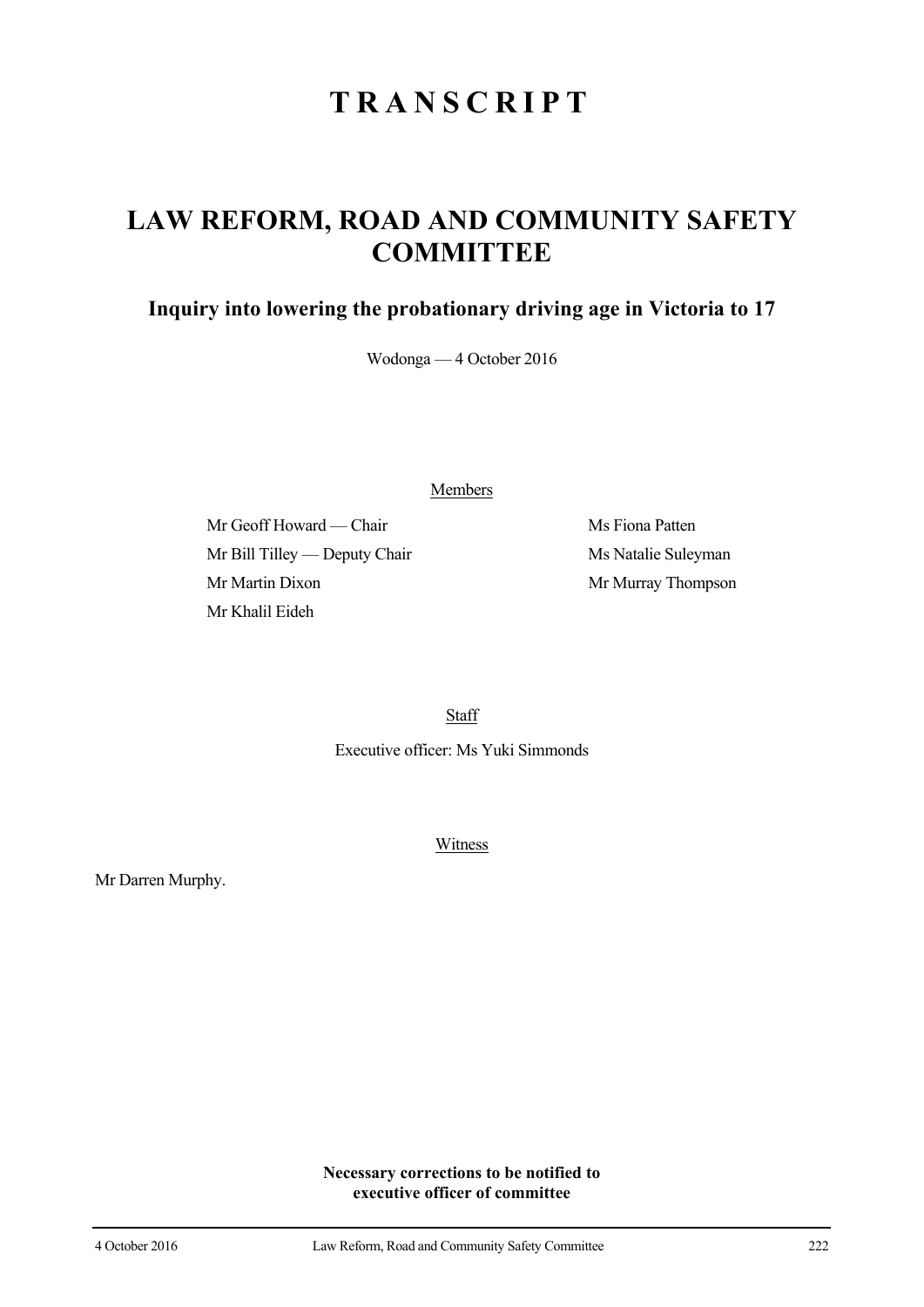**The CHAIR** — Welcome to our hearing on the opportunity for lowering the probationary driving age in Victoria to 17. We understand you have been a mentor in the L2P program and have a number of things that you would like to share with the committee.

## **Mr MURPHY** — I have.

**The CHAIR** — You will see that the workers over here are the Hansard reporters, who are taking notes on everything that is said so that we have transcript of our discussion. A couple of weeks from now you will get a copy of the relevant transcript from this discussion, so if there is anything you think is technically incorrect in the transcript, that can be corrected. It then becomes part of the public record for this inquiry. As I said before, we have had 91 written submissions. We have been hearing from groups in Melbourne as well as in other parts of regional Victoria. We are here in Wodonga today to hear the thoughts of people from this part of the world.

We are pleased that you have come along to talk to us, Darren. We welcome what you have to say, and then we will have some questions perhaps to follow up.

**Mr MURPHY** — Thanks for the opportunity. Yes, I am interested in this program. It just appeared in the local newspaper in Myrtleford, and they were looking for submissions. I thought about it, and I thought why not? I have had a bit of experience and I am a community conscious person. I contribute to other things apart from this.

I am 54 years of age. I have been driving for quite some time. As you would have seen in my submission, my background has been army, and I lived in Albury-Wodonga here for 7 of my 21 years whilst I was serving. I have now been out for 16 years and live in the rural community of Myrtleford. As a consequence of that I have got involved with the community, because in the army they move you around quite a bit. I had 16 moves in 21 years, so I have lived in most states in Australia. As a consequence I am aware of licensing across the country. Obviously Victoria has the requirement for 18 whereas the other states are 17.

I have got a few case studies, which I can share with you, of my experiences in Myrtleford. What I have been acutely aware of in Myrtleford, being a country town of 3500 people, is that once school leavers leave school, unless they go straight into work, they become very isolated and disconnected. That is just the system. We cannot have a perfect world, but we should try to improve it if we can. Given that, I also work casually in a bottle shop. When these 16 and 17-year-olds fall out of society, I think for two years whilst they are waiting to get their hours up and their time up they sort of run amok, some of them.

Like all small communities, we have our drug problems and our welfare problems. Certainly Myrtleford is a community that is multicultural. We do have good systems in place to support people who know how to get it, but I am finding — and I think it is just my observation in life — that mums and dads are both working now, and the whole society is geared for two-income families. As a consequence they just give the kids money, and they just do what they like until such time as they can find their own pathways to jobs.

Myrtleford is the industry town within the Alpine shire. When we had tobacco and when we had manufacturing in small communities, there were lots of opportunities for people. You did not have to drive anywhere, you could ride your bike and you could find jobs. I think kids should be either learning or earning. If those ones who do not work are fit, then I think there should be a case for service to our country, be that in reserves or community things.

You will see that I have put in my submission something about incentivising volunteering. As a community volunteer myself, we are all getting older and there is no-one replacing us, and that is right across the board that is Lions and Rotary. I did a bit of research. When I spoke to your executive officer yesterday she asked me if I was giving a PowerPoint presentation. I thought, 'God! What is this? A bloody job interview.'. I thought I had better do a bit of research here. I had better go and load my guns, so I actually made quite a lot of phone calls yesterday. I rang the local CFA and whatever, and I did actually print seven copies, as requested, of some notes that I collated from yesterday. Essentially it just talks about the Myrtleford demographic and my observations of numbers within the CFA, the local SES and Landcare groups. I suppose the best way is to perhaps steer you through it. It will save you taking it off the top of my head.

As I said, Myrtleford has got a population of about 3500 people and is the largest town in the Alpine shire. It is the shire's industry and business hub, and we have a local sawmill. We are a timber-driven town — there are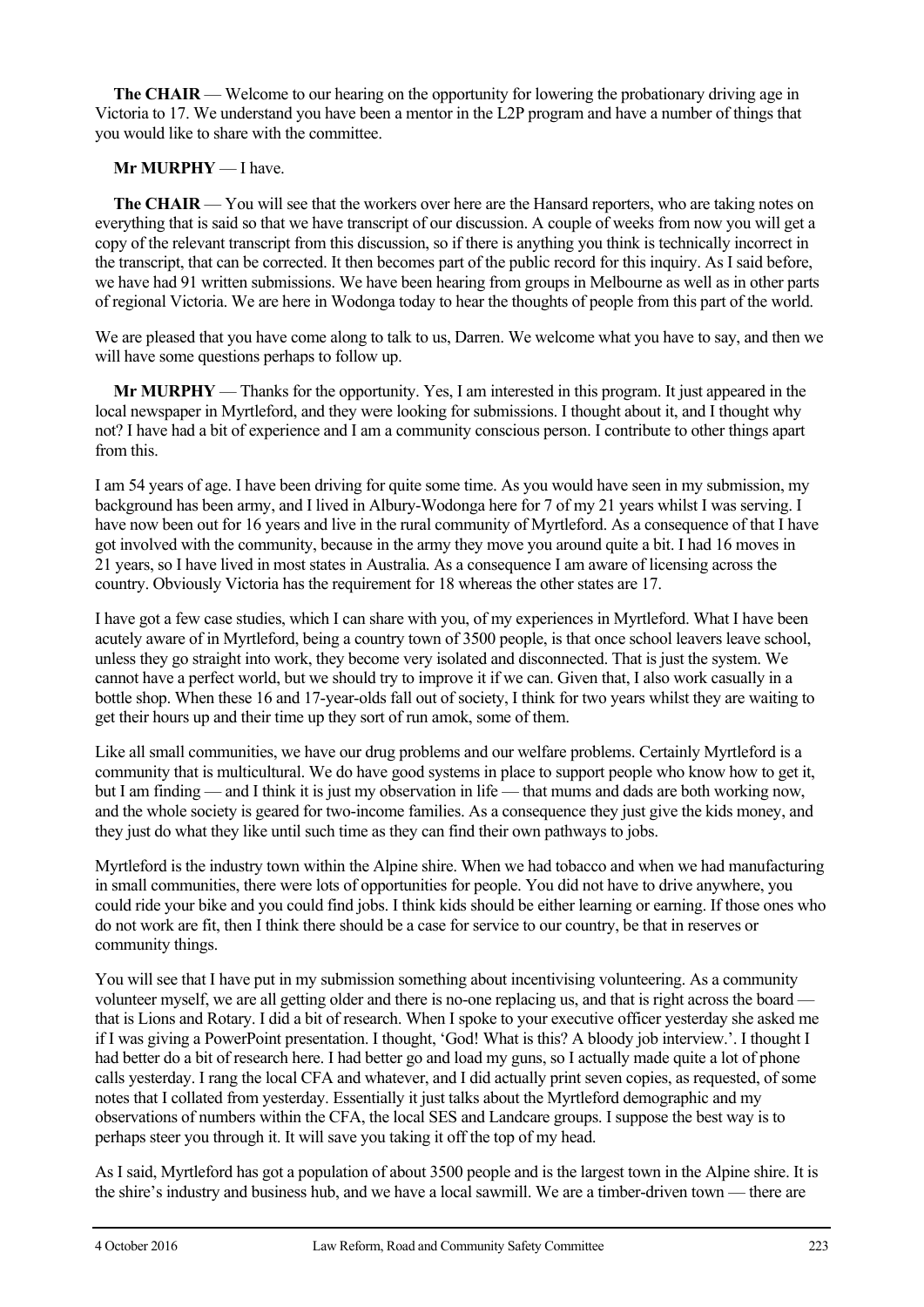100 years of pine trees in the Alpine shire — and if we are not planting trees, we are harvesting trees, we are transporting trees and we are processing trees. But even in the 15 years that I have been in Myrtleford, we do not make timber anymore; we just do ply only. So that has been a change of user needs and whatnot.

We lost the tobacco industry. That was a great crop and a great business for kids to work in after school during the season. It gave them an income so that they were able to afford to get on in life. We have two schools in Myrtleford, they being Marian College, the Catholic School, and Myrtleford P–12. I have put some numbers there. If you look at year 10s, 11s and 12s, there are 102 students within Marian College, and in the Myrtleford P–12 there will be 76 students in those year groups. Just 5 per cent of those left school before they completed their VCE, because most of them are about 17 or 18 when they do leave school. My experience in the L2P program is that it tends to be the year 12s that you are taking out to get their hours up. That represents about 9 to 18 students, about 5 or 10 per cent. I did try to get the education department in Benalla to give me some data, but I was not successful yesterday. My name is not strong enough in that area.

I thought, 'How does that compare? What jobs are currently available in Myrtleford?'. There are 36 jobs available in Myrtleford today — that is what I looked at on the internet — and of that only six would apply to those kids, therefore there really are not any work opportunities within the town itself.

As I said before, I would like to think that kids are either learning or earning, but failing that they should be taught how to work by their family units. I myself was kicked out of the house at about 15, and my first job was peeling spuds in a fish and chip shop. I used to get 80 cents an hour, but it held me well in life. My next job was in the butcher shop, cleaning it up after I finished peeling the spuds. Then I worked in a pub when I was 16, across the road in Sebastopol — you know, the Globe Hotel. I went in there and asked for a job, and they told me that it was against the law for anyone under the age of 18 to work in hotel. I said, 'I'm 16, nearly 17. I only want to fill fridges because I'm sick of peeling spuds'. He said, 'Yes, but it's all right for relatives. This is your Auntie June, and I'm your Uncle Zac'. Do not put that in the report, please!

Essentially I started work in the hotel in the bottle shop, and here I am now today, back in the bottle shop working in Myrtleford, which enables me to see a great demographic of the town. As I mentioned in my submission, yes, there is a drinking culture in Australia. Myrtleford is no different. At the same time I would suggest to you that kids do get wayward. My observation is that I have seen those kids; I have been working there for about seven years. The kids that came in as little ratbags have now finally got their licences, they have now got employment, they have now got girlfriends, they are now borrowing money, they are on the vicious cycle like the rest of us, and I think that is good for them.

Getting on to the incentivising volunteering, I just think that if you get an opportunity to get an apprenticeship in this country, you should not be retarded by the fact you cannot get to the job place. I think if you can sign up for an apprenticeship, you can sign up for a licence, because you are getting that responsibility. I remember my cousin in South Australia got his licence at 16 and a half. Was it good? Yes. Was it bad? Yes. There are obviously case studies, and you can argue for and against those scenarios.

When I first joined the army in 1980 I came to Bandiana. I actually got my licence here in Wodonga. At that time a lot of my peers on the courses with me who basically wanted a licence went to New South Wales, got a PO box, got their licences in New South Wales and started driving in Victoria, because that is the way they did it. I can give you case studies in Myrtleford. Some of my friends in the Lions Club, their kids have left school early. Once again, they all ride motorbikes, they have got mates that live in New South Wales, they use their addresses, get their licences. Everyone will find a way to get ahead in life. I just think giving young adults responsibility at 17 makes eminent sense to me, and it aligns itself with Australia.

As another case study, I was married for a period of time in Myrtleford. My stepson left school at 16. He got kicked out of schools in Myrtleford, so he had to catch the bus up to Wangaratta. He really tried to do a pre-apprenticeship course, could not find an apprenticeship but found one in Wodonga. How did he do that? We had to put him in the caravan. He used to ride his bike. These sorts of scenarios are typical of what you will find in rural areas, and people come into the regional centres to continue their education.

Getting back to the volunteers, I just think that at 16 and a half you do not want the kid sitting at home isolated. If they put some time perhaps into a state-based agency — like the SES, the CFA or a Landcare group — and they accumulate 50 hours, most of the training sessions these people would undertake would be that once a week they would do 2 hours training, so they would have to go 25 times, and I think they develop rapport with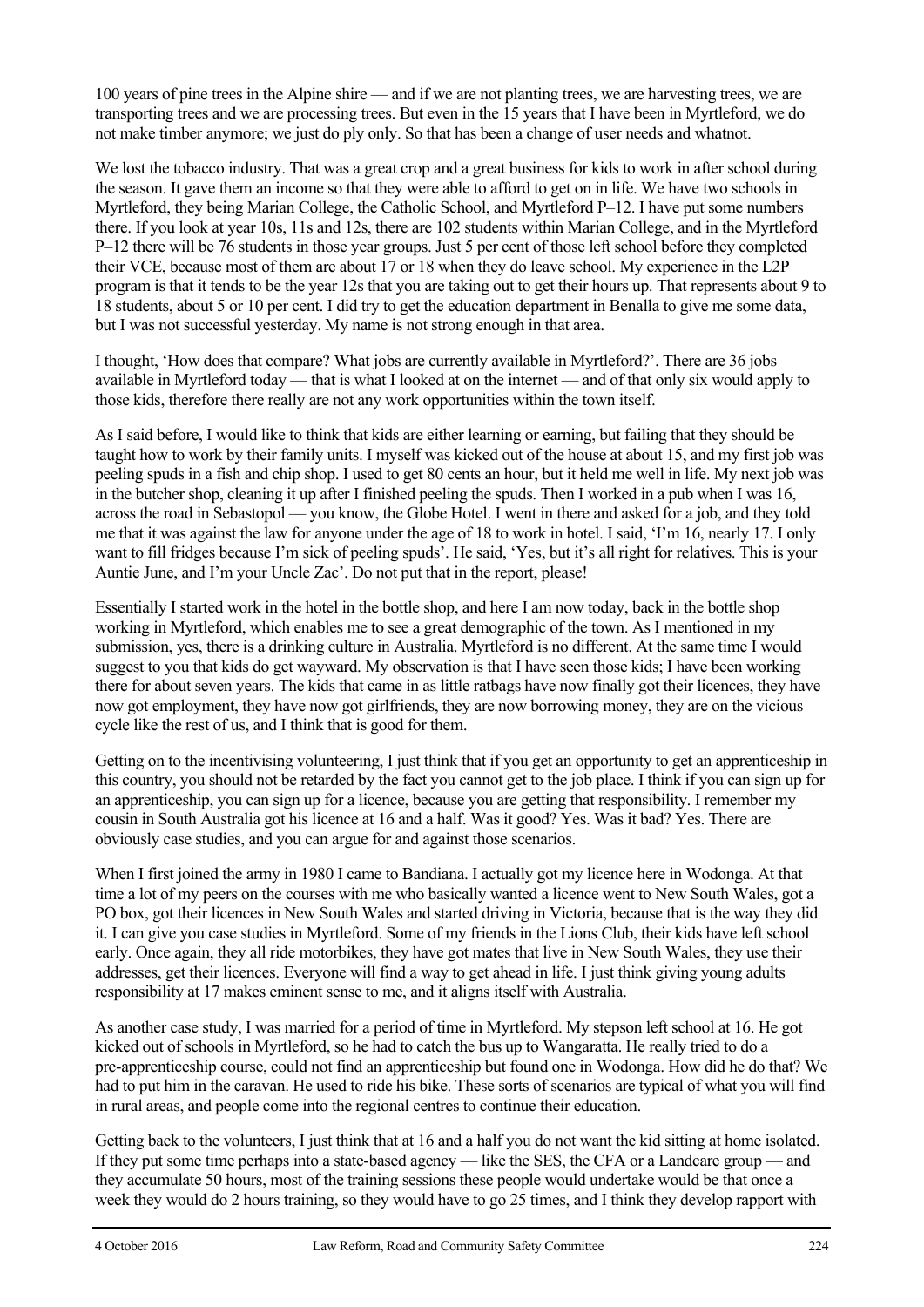the volunteers in those organisations, like the CFA, the SES and Landcare groups. Most of the people who volunteer are good people and they are good mentors. Hopefully it is a good recruitment and we can feed people at the bottom at that 16 to 18 age group. Some of those skills they will attain in those areas are fully transportable. If you learn how to use a chainsaw, you can use that in life. I think it is all there in everything I have written and submitted to you today. I invite any questions, and I will do my best to answer them.

**The CHAIR** — Okay, Darren. Thank you. Overall you are in favour of Victoria reducing the driving age to 17, as I understand it. You did talk about the disengaged young people in the Myrtleford area. You also work in a pub. We had considered whether, if you were not to go to a full licensing system, you would have exemptions for people who have a job and can demonstrate they would be disadvantaged if they did not have their licence. But if they get their licence at 17 and they are disengaged still, is there a potential risk that they might end up using their licence in an inappropriate way, getting their hands on alcohol and being some of those fatalities on the road or causing fatalities on the road? They might be the ones we want to protect. What is your feeling on that sort of position?

**Mr MURPHY** — I do not think there is a black-and-white answer. I have seen 16-year-olds that act as 19-year-olds, and I have seen 19-year-olds that act as 16-year-olds. I think the advantage of giving young adults licences at 17 is that they have been driving then for 12 months before they reach the legal drinking age, which is 18. I think there is a culture in society where kids in family units are drinking earlier — sometimes under supervision, sometimes not. But I think we all learn from our mistakes.

A 17-year-old gets a licence, they do not have a red P, they do not have a green P, they have a blue  $P$ —they have a different colour — so you can actually identify them. They have restrictions on their licence. They have got it for work purposes. If they are not using it for work purposes, they do not drive. There is a whole range of conditions that you could apply to a licence that is given to a youth for the right reasons, as I said. If a person gets a licence, they need a car. How many 17-year-olds have got \$5000 sitting in the bank? They do not. They have got to earn money. I think it puts the onus on them to go out and find work to save money. As I said, if you are not learning, you should be earning.

**Ms PATTEN** — Thanks, Darren. It was a really thoughtful submission that you put in, so I really appreciated that. Given all the experience that you have had in different organisations, it fit really well. With this notion of restricting 17-year-olds driving — if you are learning or earning, that is a consideration. What about if you are volunteering? You quite rightly put some real importance, as did the previous chamber of commerce person, on those soft skills, which is actually learning about respect, learning about work and learning about all of those sorts of things as well as the actual occupational skills, like learning to use a chainsaw. Do you think that is another area where, if you are doing some CFA volunteering or volunteering for some of the other organisations that you touch on, it would be another argument for a licence, or do we stick to the simple learning-earning restrictions?

**Mr MURPHY** — I do not think there is a black-and-white answer again. I think you have got to see the colour grey in this. If you want to put an old head on young shoulders, you have got to give them life experience. We all had our near misses as we were growing up. I remember when I was a kid going to Sebastopol Technical School in Ballarat. We had driver education, and we used to get driven around the drive-in. Do you remember drive-ins? I remember the teacher telling us — we were a group of 20 — that 4 or 5 of us would be dead before we were 25. The reality is that that has happened. You do know in life that those sorts of numbers are realistic. Fortunately I was on the right side of the percentage. I think that is across the whole board. I think you learn from your experiences.

**Ms PATTEN** — So you just say across the board everyone at 17 should be able to get their licence.

**Mr MURPHY** — Yes, I just think you should be fair. There should be fairness in it. Every other state in Australia recognises that they are capable of driving a motor car at that age. Obviously there are rules, and law enforcement officers enforce those. We have got enough cameras and surveillance to monitor that. When I was taking my L2P kids out, I said, 'Think of how many hours it has taken you to get your licence and how many seconds you can lose it in'. One of them has lost it for speeding, and I said, 'I told you'. Then he has found it is an inconvenience. His mum was having to drive him around, and he could not see his girlfriend. He realised the importance of holding that licence.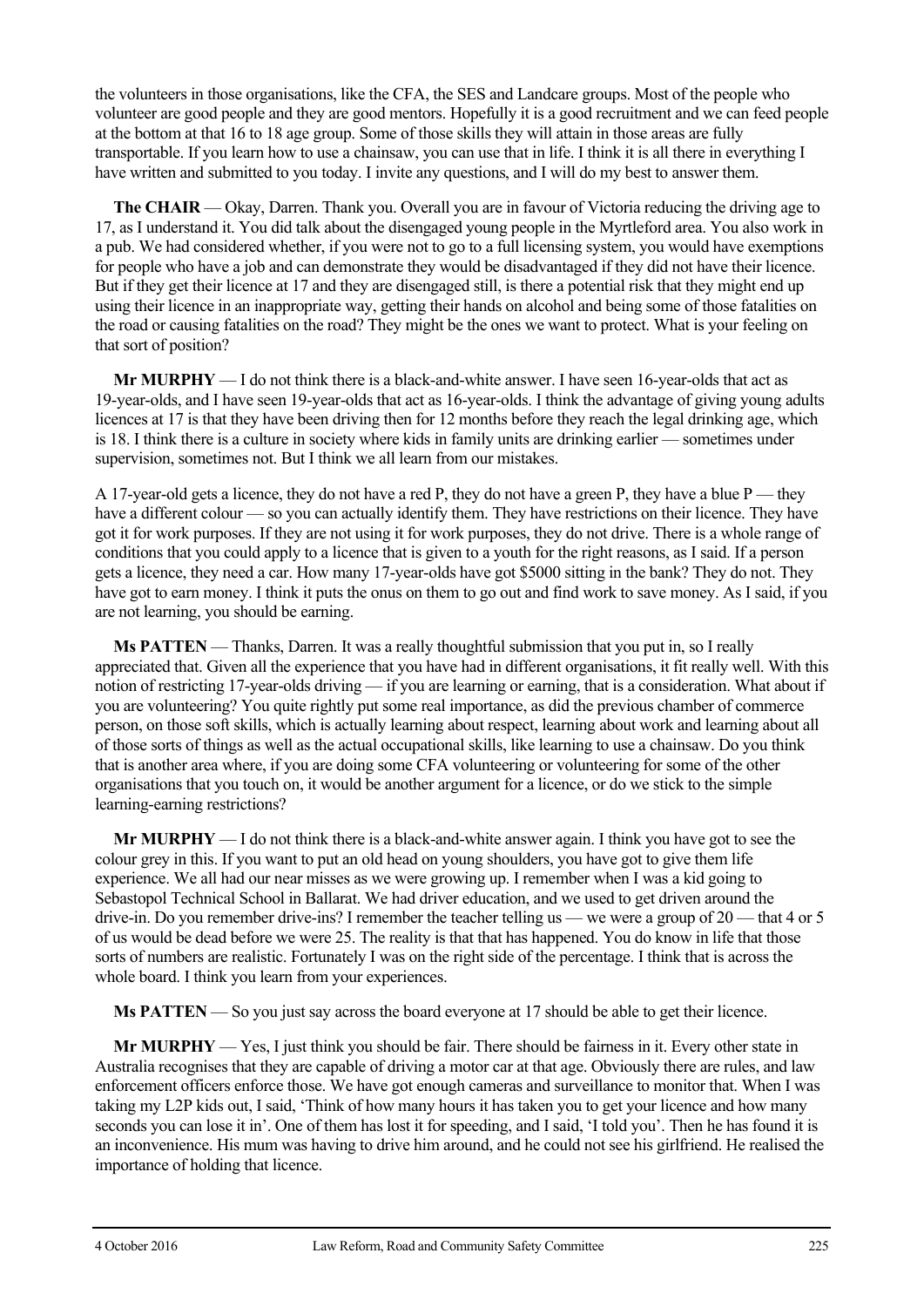There are so many inconsistencies in the law. My stepson and I went on a road trip across to Perth. We got pulled over in Mildura, and the policeman said, 'Have you got any reason for doing 30 kilometres-an-hour over the speed limit?'. I said, 'What are you talking about?'. He said, 'He's driving at the speed limit. It's 110, but in Western Australia you drive at 80'. I thought, 'Okay, I didn't know that one'. I said, 'It wasn't in the road rules that I read. It wasn't on any signs as I crossed the border'. Then we got pulled over again in Perth itself, and they told me that he was not supposed to be driving at all because it was a learners permit, it was not a licence, and he was not legally allowed to drive in another state. I kept thinking, 'I used to live in Albury-Wodonga, and we used to always drive in each other's states. It wasn't ever an issue. Why is it an issue in Western Australia?'. I sent an email to the minister and never got a response, but this is the way things happen.

**Mr THOMPSON** — Darren, thanks for your contribution and lighter insight into life in Myrtleford as well. There has been evidence provided to the committee that country roads are more dangerous than city roads, either owing to the quality of the infrastructure or as a result of the applicable speed limits in those zones. There has been an argument advanced by road safety agencies that the mobility of a small group of people should not be achieved with a cost to safety. What is your view on that?

**Mr MURPHY** — I probably do not drive very well in the city myself. I do drive well in the country. I think that city people come up here, and the near misses that you will see up here are generally people who do not know how to drive in the country on the country roads. You drive to the conditions on dirt roads and when there are potholes. As I was driving over this morning I had my wipers on all the way. We have a lot of road traffic between Myrtleford and Albury now. There are a lot of potholes, and because the road was shining I did not see half of them. I hit a few, and I was thinking, 'God, the last thing I need to do is change a tyre on the side of the road in the rain when I have only got 10 minutes to get here'. Those thoughts went through my mind.

Once again it is an experience factor. The example I gave is that the graduated licensing program is restrictive so that you cannot tow a trailer until you have got your green Ps. When you get your red Ps, that means mum and dad do not have to take you motorcycle racing, but they have still got to take you because you have not got a licence to tow a trailer. How do you learn to tow a trailer? By actually driving along with a trailer. Road conditions change and weather conditions change. We are a four-season society up here, and I think that is part of the learning with mentors and having the hazards perception test and all those sorts of things. I think all the key building blocks are learning. It is just the experience that the kids need. If they drive at 17, one variable is taken out because they are not drinking legally. You can argue for and against that, but I do not think there are any more young people dying on roads because they learned to drive at 17 than if they learned to drive at 18. It is just an experience thing.

**Mr TILLEY** — Just continuing that conversation, I thank my colleague Fiona for raising the issue of rural isolation and car dependency in getting around, particularly in Myrtleford. It is not exactly the same as Wodonga, as you say, with a population of about 3500 and being some miles away from the major population centres. Regarding volunteerism, in principle you are saying that if we were to encourage better, enhanced volunteerism, that would better prepare drivers or younger people to drive a motor vehicle.

**Mr MURPHY** — I think it makes them more worldly — that society just does not rely on public services provided by your taxes that are generated through state and federal reserves. I can tell you that in Myrtleford you have volunteers who drive elderly people over for treatment at the new cancer hospital in Albury. We have people who come over for medical appointments for chemo and this sort of stuff. You do become isolated. As I said, our public transport system has been designed for one reason only — that is, to get people to Melbourne, not to get people to schools or to do their business in towns.

You cannot be all things to all people. My mother has just returned at 80 from San Francisco and she says that Uber is just fantastic. I just think of all these one-person driver cars that go between Bright, Myrtleford and Albury-Wodonga, and for the sake of having another person in the car and a little bit of money — it is all done electronically; it is just fantastic. We have a long way to go to learn in how to reconnect our communities. But, as I said, our train service is designed to get people to Melbourne not to schools and about their business in regional centres.

**Mr TILLEY** — I just want to mix it up a little bit and talk about your defence career as a long-serving soldier in our defence force. Thank you for your service. How old were you when you joined the army?

**Mr MURPHY** — I was 18 when I joined —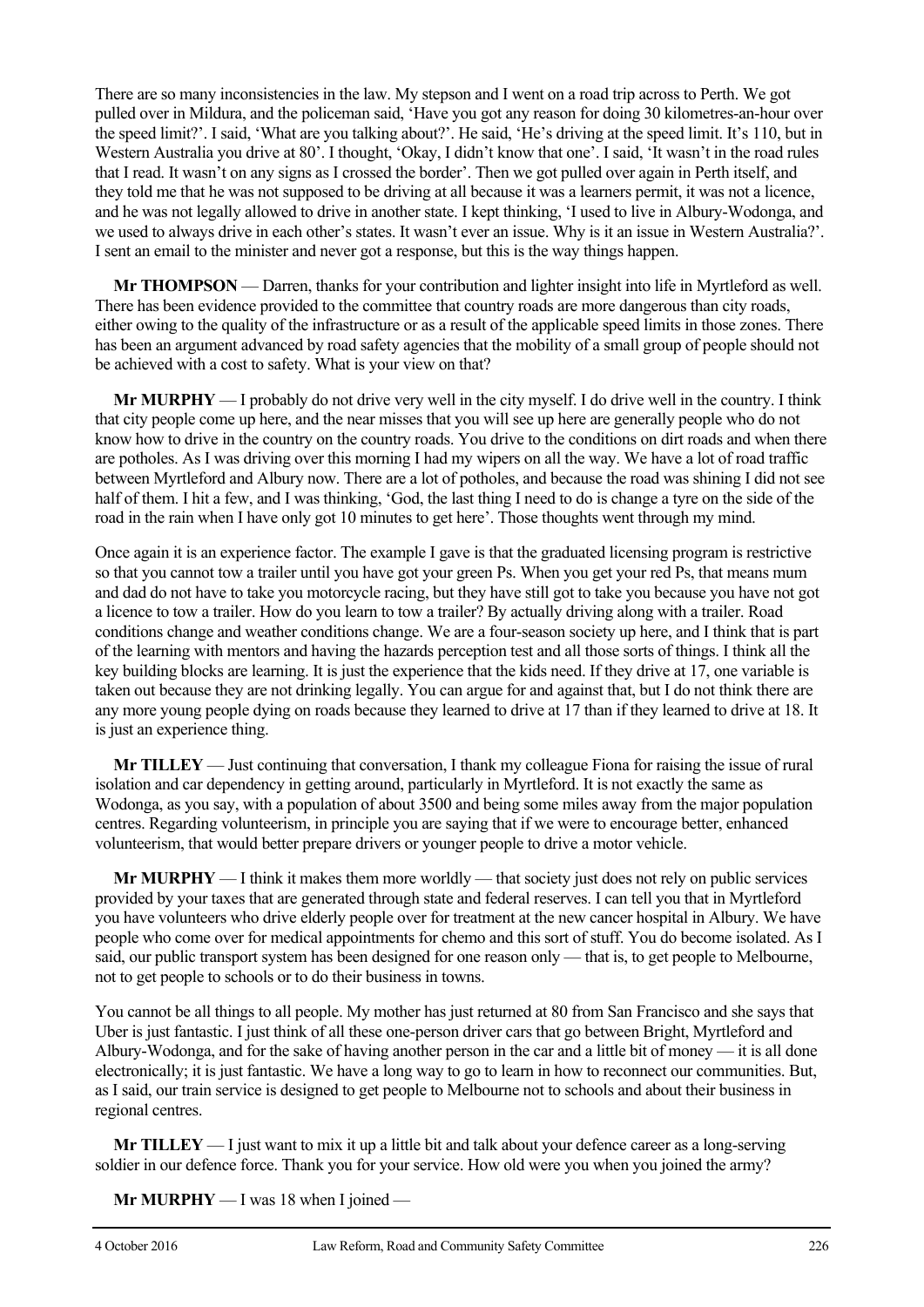**Mr TILLEY** — You were already 18.

**Mr MURPHY** — and I did an electronics traineeship out there at Bandiana. Then I got posted to Brisbane and worked in the supply unit and then to Adelaide on air defence and then to Middle Head in Sydney. Then I was asked if I wanted to do officer training, so I got the opportunity to go through Duntroon. From there I went to Townsville. As I said, I had 16 moves. I did a bit of training in Papua New Guinea and America.

**Mr TILLEY** — So no doubt, with your management skills in being a commissioned officer, you would have seen young men and women who can join the permanent or regular forces at the age of 17, where they undertake training under their ECN 109 training to drive trucks, armoured vehicles and those types of things even before they can get a car licence. I suppose it is more of a comment, but with your experience from your defence career and participating as an L2P mentor and your experience with hand-eye control and the cognitive scores what is the difference between a 17-year-old and an 18-year-old? Can you enhance that part of the conversation?

**Ms PATTEN** — Good. I have another question on that.

**Mr MURPHY** — Okay. Very impressive you know what the ECN 109 was. I thought that was a great thing. I have not heard that for a long time. I will have to replay some information in the back of my head.

The army has well-established driving programs, but a lot of that is with experienced drivers and mentorship. Certainly I remember getting my truck licence. I got it in Adelaide. I just drove around the camp a few times, was given a restricted licence and then authorised. The first drive was from Adelaide to Darwin in an International truck with an eight-speed crash gearbox.

**Mr TILLEY** — Those were the days!

**Mr MURPHY** — The fuel was worked out at five gallons to the mile and we did it in 4.5, so we had to drain the fuel out of the generators to get to the fuel spots, but it was all experience and all learning.

But to answer your question, this is Brockley Street. I can tell you that when I was the adjutant at Bandiana at the army training centre around here I had to attend an accident where one of my soldiers was killed. He hit a bus sign — just a post in the ground this big. What had happened is that he and his mates in the car — he owned the motorbike — followed all the way down and they had McDonald's down there at the bottom. They said, 'Instead of me riding my bike back can I ride your bike home?'. He came round the corner and hit a 2-inch post and it killed him. He only had a learners permit. Once again it is an experience factor. It is speed, it is bravado. You can talk about all those things that happen whether you are 18, it happens whether you are 17, it happens if your 16. But I am the one who had to write out the fatal casualty and send that to his parents to be informed that he had passed away. Those things are life moments that I have learnt from. I have never owned a motorbike — I have ridden one — but it is a life choice and we all make our life choices and we learn from them.

In another situation in Townsville, at a Christmas party, soldiers were delivered back to the barracks after the Christmas party in buses. We counted them all off; we had got them all home. The first thing they do, 'We are a bit hungry, we will hope in the car and we will go for a spin'. So alcohol comes into play. There were 105 soldiers in that unit; 105 knew the situation and they would learn from it. It is a bit survival of the fittest, but that is life. I do not know how sobering it is.

In the small community of Myrtleford we have had young kids roll utes over with five in them and 4.5 of them got out of it. We all have these life experiences. But to get back to your question, time is the teacher. You drive and then I think you hit a critical point where you start to lose your skills. I remember telling my father, 'We put indicators in a car for a reason, Dad, perhaps you should use them'. I remember my father going up to my grandfather at 90 and saying, 'I think it is time you gave up driving'. He said, 'Why is that?'. He said, 'Because everyone is ringing me and telling me you are dangerous'. He said, 'Come out and look at your car. Look at the side of the house. How many times have you hit it?'. He went and sold his car and said, 'Here's the money. When you run out of money we will give you more money for your taxi'. So as family units we all have to manage our own situations.

In the bottle shop I have had one of my Lions member's sons come through. He had borrowed mum and dad's car. He was not driving the car; he was in the back full as a goog. I just rang them up and said, 'I just want to let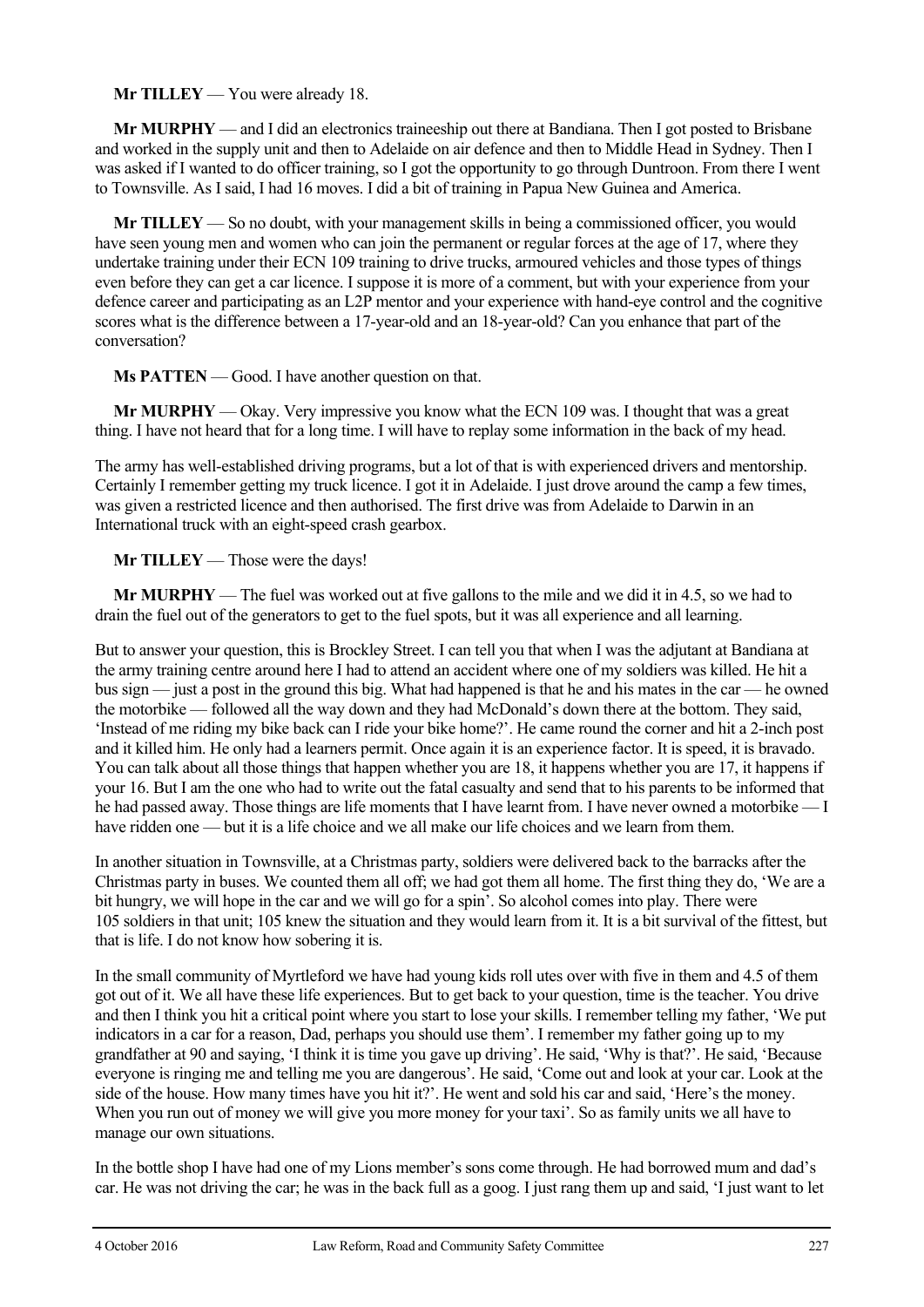you know that this has happened'. It is called looking after one another. He said, 'Look, thanks very much. He's a bit like that, but I will have a talk to him'.

**Mr TILLEY** — I just want to be very clear, with your experience now — —

**Mr MURPHY** — Does this go into the public domain? I would hate that to get leaked out in Myrtleford.

**Mr TILLEY** — That is all right. I suppose with your mentoring with the L2P program, particularly if you are doing it in Myrtleford, when you are taking a learner driver of around 17 and a similar learner driver at the age of 18, with the cognitive and the eye-hand control, are you seeing any difference when they are getting their hours up?

**Mr MURPHY** — It comes back to what I said before. You get mature 16-year-olds; you get immature 19-year-olds. I really cannot compare them. It all depends on their family unit, their life skills. If they come off a farm, t they have driven tractors or ridden motorbikes, they have an understanding of a clutch or whatever. Most of the vehicles in the L2P program are automatic. But, yes, after the 110 hours, they go with a professional driving instructor and he puts them through the test before they then go and meet the final requirement, which is through managed licensing. Our role is to give them some of the skills and share some of the stories that I have shared here now and they are the sorts of ones that I would do. I used to drive up to Wangaratta and instead of the kids coming home on the bus they used to drive home. We do a certain amount of night driving and those sorts of things.

**Mr TILLEY** — Just one last one. The committee has heard from other statutory bodies that with Victoria maintaining its driving age at 18, which is different to other jurisdictions where it is 17 — and I am just looking for a comment and a view — it is leading the way in road safety by maintaining the driving age at 18 and the other states should come into line with Victoria.

**Mr MURPHY** — Yes. I could not quantify that. To me, it is just how long is a piece of string? I joined the army 10 days after I turned 18. As a consequence I did not get my licence. Then I went through Kapooka for three months with no ability to get a licence. When I came back I was actually 18 years and 10 months before I got my licence. Did I want it? Absolutely, because the first thing I wanted to do was to be able to travel and whatever.

Most of the kids in rural towns count the days until the day they are 18. Most of them get their licences, if not on the day of their 18th birthday, the day after or within a week anyway. They are desperate to get their licences. For a 17-year-old, is it going to be better for them? Well, if they are sitting at home for 12 months, it is of great benefit to them to be able to go and obtain employment and develop a life.

**Ms PATTEN** — I just have one quick one following on your experience with the L2P program. If we were to see a reduction in the driving licence age to 17, that only gives people 12 months to do their 120 hours. Do you think that is sufficient or do you think we might need to consider extending the training period, because I think what we are hearing is that getting the experience of 120 hours is one of the most crucial parts of having a safe driver?

**Mr MURPHY** — I think you could assess it at certain age groups. When we went for our licences, it was not 120 hours. Do we think we are good drivers? Of course we do, because we have survived. That is the proof. At 16 it is 120 hours. I was talking to a kid in the supermarket. He is one of these guys that found work in the town. He said, 'What are you doing today?', and I said, 'I've just been studying for an exam. I am doing research and whatever else'. I told him, and he said, 'How can a 16-year-old get 120 hours?'. I said, 'Well, when you are sitting at home doing nothing, it doesn't take very long. You have got time to do 120 hours'. It all depends on mum and dad and whether they have the ability to take them out and do that sort of training.

I am sort of inactive as an L2P mentor at the moment — the reason being that I was taking kids out and both mum and dad had cars but they were not taking them. I do not mind helping kids who need assistance, but I am not going to be there providing support if they are too lazy to get off their bums and do it themselves. As I said, if a kid leaves school at 16, 17, 16½ or whatever it might be, 120 hours can be accomplished very quickly. If you nag enough, mum and dad will look after you.